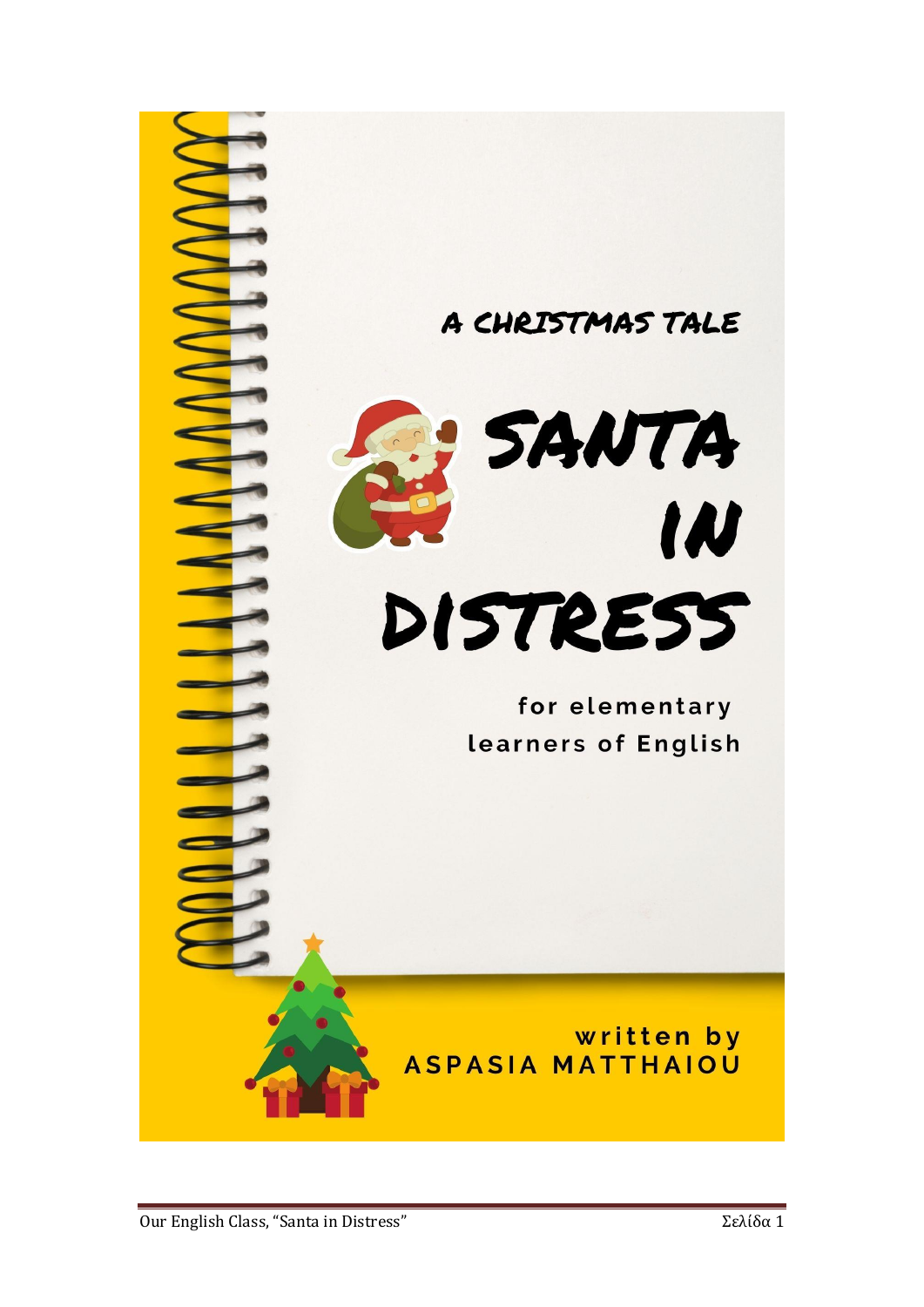## Santa in distress

A mobile phone is ringing. The ringtone is "It's beginning to look a lot like Christmas". The teacher walks into the classroom to pick up the phone. Santa Claus is crying in the corner of the room. The teacher walks near him.

**Teacher**: Hello! Who are you?

**Santa**: (crying) I'm Santa Claus.

**Teacher**: What? Santa Claus!! My goodness!! Children!! Children! Come here, quick.. Hurry up! (the children walk into the classroom) Look!

- **Children**: It's Santa Claus!! Hi Santa!
- **Santa**: Hello! (goes on crying)
- **Child**: Are you sad?
- **Santa**: Yes, I am.
- **Child**: Why are you sad?
- **Santa**: Because it's Christmas time!
- **Child**: I like Christmas!
- **Child**: I like Christmas presents!
- **Child**: I like playing!
- **Child**: I like Christmas decorations!
- **Child**: I like the Christmas tree!
- **Santa**: Me too! (goes on crying)
- **Child**: So, why are you sad?
- **Santa**: Because it's Christmas!! (goes on crying)
- **Child**: I love Christmas!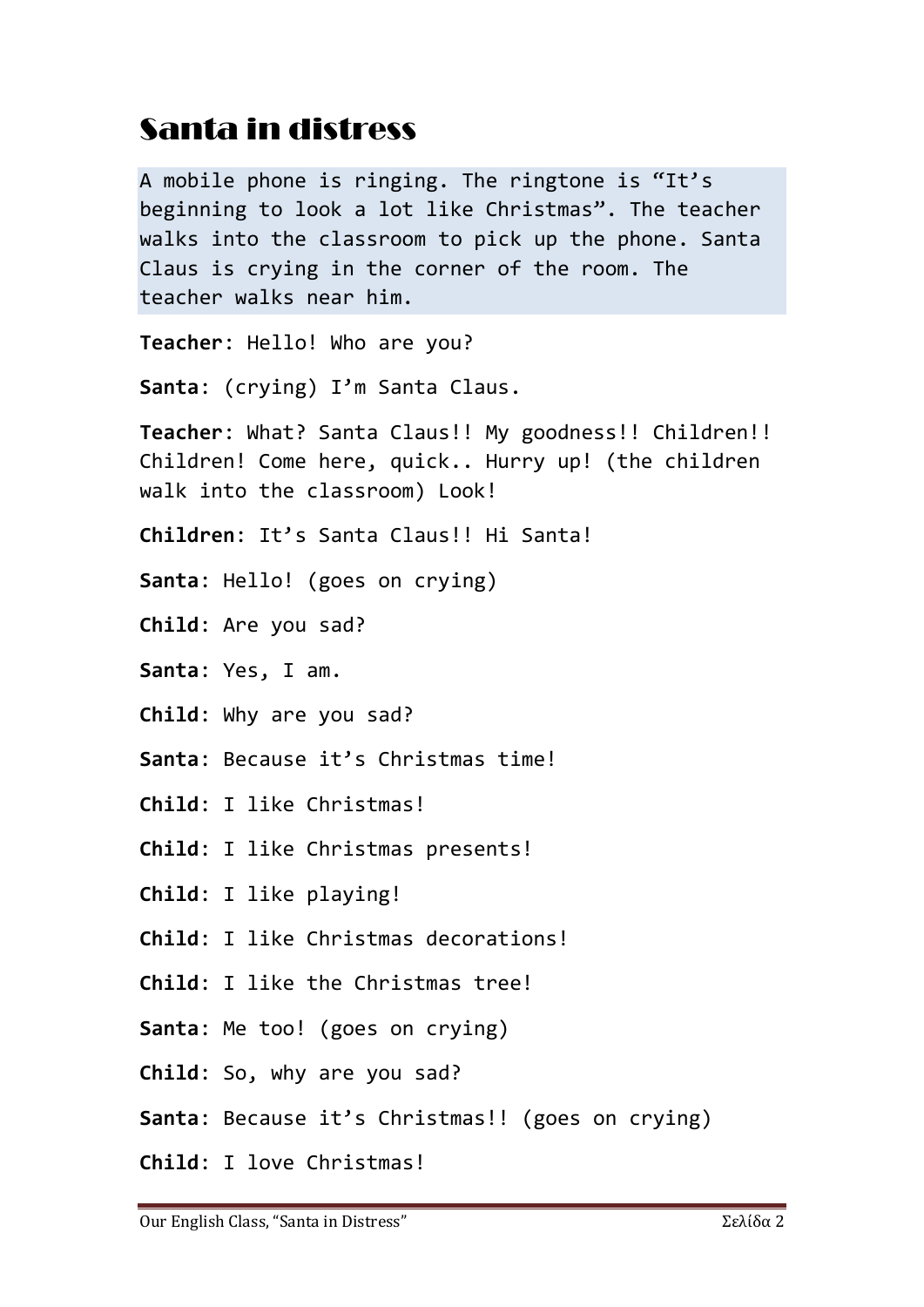**Child**: I love Christmas dinner!

**Child**: I love Christmas sweets!

**Child**: Christmas is fantastic!

**Santa**: Yes, it is. It is wonderful! (sobbing)

**Child**: Why are you so sad then?

**Santa**: You see, I like presents and playing and Christmas decorations and the Christmas tree.. (crying)

**Child**: Why are you crying then?

**Santa**: Because I work at Christmas! No presents, no playing, no Christmas dinner! Nothing for me! Nothing!

**Children**: That's terrible!

**Child**: Have you got a Christmas tree?

**Santa**: No! (goes on crying)

**Children**: That's tragic!

**Child**: Have you got a Christmas stocking?

**Santa**: No! I don't have anything! (crying loudly)

**Child**: But that's impossible. You must have something. Come on! Think! Think! What have you got?

**Santa**: Well, I have a sleigh and some reindeer.

**Child**: Wow! A sleigh!! That's so cool!

**Child**: And look at this reindeer! Look at his nose! It's red!

**Children**: Rudolf!!!! (they all go near and hug him, then go back to Santa)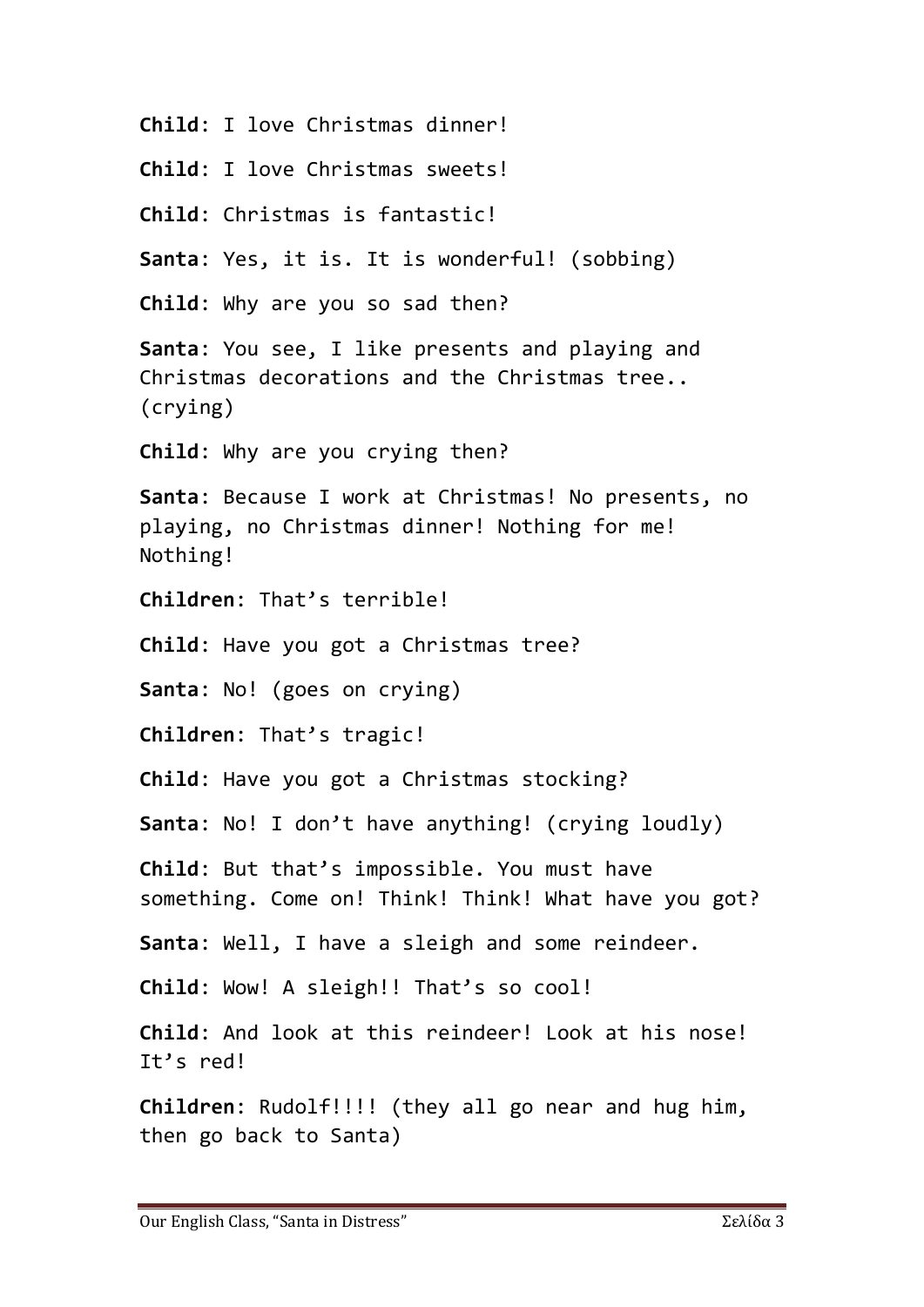**Child**: You are so lucky to have a sleigh and reindeer! They are amazing!! **Santa**: (feeling a little better) Yes they are.. **Child**: Come here Santa! You can take this Christmas tree. **Child**: Take these lights too! **Child**: This Christmas stocking is for you! **Child**: And these bells! **Child**: And this snowman! Here you are! **Santa**: Oh!! Thank you!! Thank you very much! You are so good! (smiling) **Children**: We love you Santa! **Child**: Are you happy now? **Santa**: (laughing loudly) Ho, ho, ho! Yes I am!! Thank you dear children. Your love is the best present in the world!! Now, I will never be sad again! And I love you too!! **Children**: (they hug and kiss Santa) Let's sing! (singing "Rudolf the red-nosed reindeer" and "Jingle Bells") **Teacher**: We wish you a merry Christmas and happy holidays! **Child**: Merry Christmas and a Happy New Year!

THE END